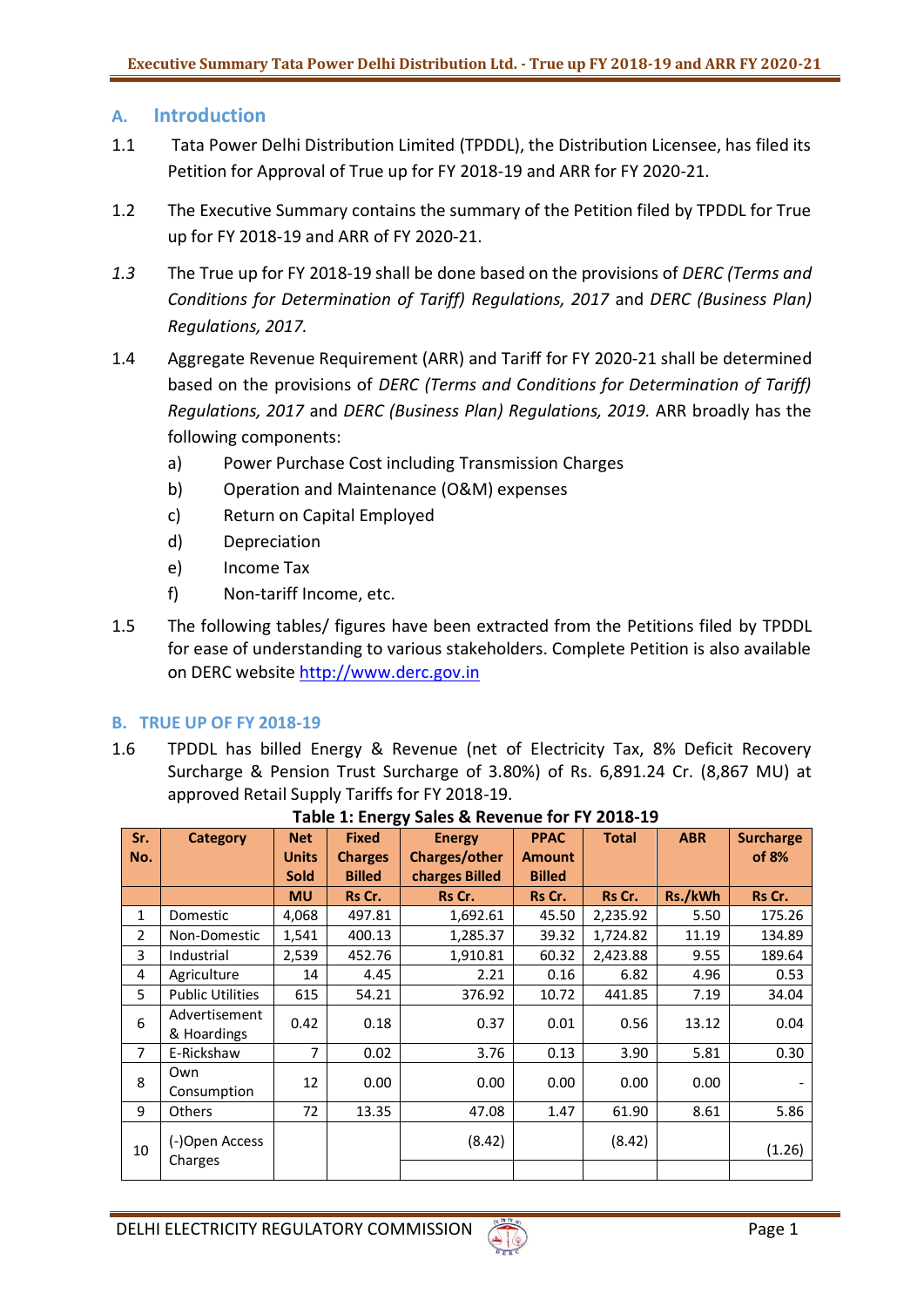| Sr.<br>No. | Category                                             | <b>Net</b><br><b>Units</b> | <b>Fixed</b><br><b>Charges</b> | <b>Energy</b><br>Charges/other | <b>PPAC</b><br><b>Amount</b> | <b>Total</b> | <b>ABR</b> | <b>Surcharge</b><br>of 8% |
|------------|------------------------------------------------------|----------------------------|--------------------------------|--------------------------------|------------------------------|--------------|------------|---------------------------|
|            |                                                      | <b>Sold</b><br><b>MU</b>   | <b>Billed</b><br>Rs Cr.        | charges Billed<br>Rs Cr.       | <b>Billed</b><br>Rs Cr.      | Rs Cr.       | Rs./kWh    | Rs Cr.                    |
|            | (to be treated<br>separately)                        |                            |                                |                                |                              |              |            |                           |
|            | Total                                                | 8,867                      | 1,422.91                       | 5,310.71                       | 157.62                       | 6,891.24     | 7.77       | 539.30                    |
|            | Reconciliation Statement with the Audited Form 2.1 a |                            |                                |                                |                              |              |            |                           |
|            | <b>Billed amount of Fixed Charges</b>                |                            |                                |                                |                              |              |            | 1,422.91                  |
|            | <b>Billed amount of Energy Charges</b>               |                            |                                |                                |                              |              |            | 5,310.71                  |
|            | <b>Billed amount of PPAC Charges</b>                 |                            |                                |                                |                              |              |            | 157.62                    |
|            | Billed Amount of 8% Deficit Recovery Surcharge       |                            |                                |                                |                              |              | 539.30     |                           |
|            | Billed amount of E. Tax                              |                            |                                |                                |                              |              | 287.15     |                           |
|            | Billed amount of Pension Trust Surcharge of 3.80%    |                            |                                |                                |                              |              | 255.63     |                           |
|            | <b>Total amount of Revenue Billed</b>                |                            |                                |                                |                              |              |            | 7,973.31                  |
|            | Average Billing Rate at gross level/ Rs. kWh         |                            |                                |                                |                              |              |            | 8.99                      |

1.7 TPDDL has submitted actual Distribution Loss level of 7.93% for FY 2018-19 and its share in overachievement incentive on account of reduction in Distribution Loss Level for the FY 2018-19 at Rs. 8.05 Cr.

| Sr. No.        | <b>Particulars</b>                                           | <b>UoM</b> | FY 2018-19 |
|----------------|--------------------------------------------------------------|------------|------------|
| 1              | Energy input at DISCOM periphery                             | MU         | 9631.15    |
| $\overline{2}$ | <b>Billed units</b>                                          | MU         | 8867.37    |
| 3              | Distribution Loss target                                     | %          | 8.19%      |
| 4              | <b>Actual Distribution Loss</b>                              | %          | 7.93%      |
| 5              | Desired input @ Target distribution loss level               | MU         | 9656.16    |
| 6              | Saving in input (MU) due to lower distribution loss<br>level | MU         | 25.01      |
| 7              | Average Power Purchase cost                                  | Rs/kWh     | 5.98       |
| 8              | Total overachievement incentive                              | Rs. Cr.    | 14.95      |
| 9              | <b>TPDDL Share</b>                                           | Rs. Cr.    | 8.05       |

**Table 2: Incentive claimed on Distribution Loss Reduction**

1.8 TPDDL has submitted collection efficiency for FY 2018-19 at 100.08% and its share in incentive on account of higher collection efficiency at Rs 23.03 Cr. and Rs 17.23 Cr. towards consumers share in such incentive.

| S.No.         | <b>Particulars</b>                                                                                                                                                                         | <b>UoM</b> | FY 2018-19 |  |  |  |
|---------------|--------------------------------------------------------------------------------------------------------------------------------------------------------------------------------------------|------------|------------|--|--|--|
|               | Revenue Billed                                                                                                                                                                             | Rs. Cr.    | 6891.24    |  |  |  |
| $\mathcal{P}$ | <b>Collection Efficiency Achieved</b>                                                                                                                                                      | %          | 100.08%    |  |  |  |
| 3             | Collection Efficiency Approved in Tariff Order                                                                                                                                             | %          | 99.50%     |  |  |  |
| 4             | Revenue collected                                                                                                                                                                          | Rs. Cr.    | 6897.04    |  |  |  |
| 5             | Amount of collection over and above 99.5% target                                                                                                                                           | Rs. Cr.    | 40.25      |  |  |  |
| 6             | Sharing of incentive                                                                                                                                                                       |            |            |  |  |  |
|               | DISCOM (Amount to be retained by petitioner and<br>consumer shared 50:50 for achievement of<br>collection efficiency Target from 99.50% to 100%<br>and entire 100% beyond 100% collection) | Rs. Cr.    | 23.03      |  |  |  |
| ii            | Consumers (shared 50:50 for achievement of<br>collection efficiency Target from 99.50% to 100%)                                                                                            | Rs. Cr.    | 17.23      |  |  |  |

| Table 3: Incentive claimed on Collection Efficiency |  |
|-----------------------------------------------------|--|
|-----------------------------------------------------|--|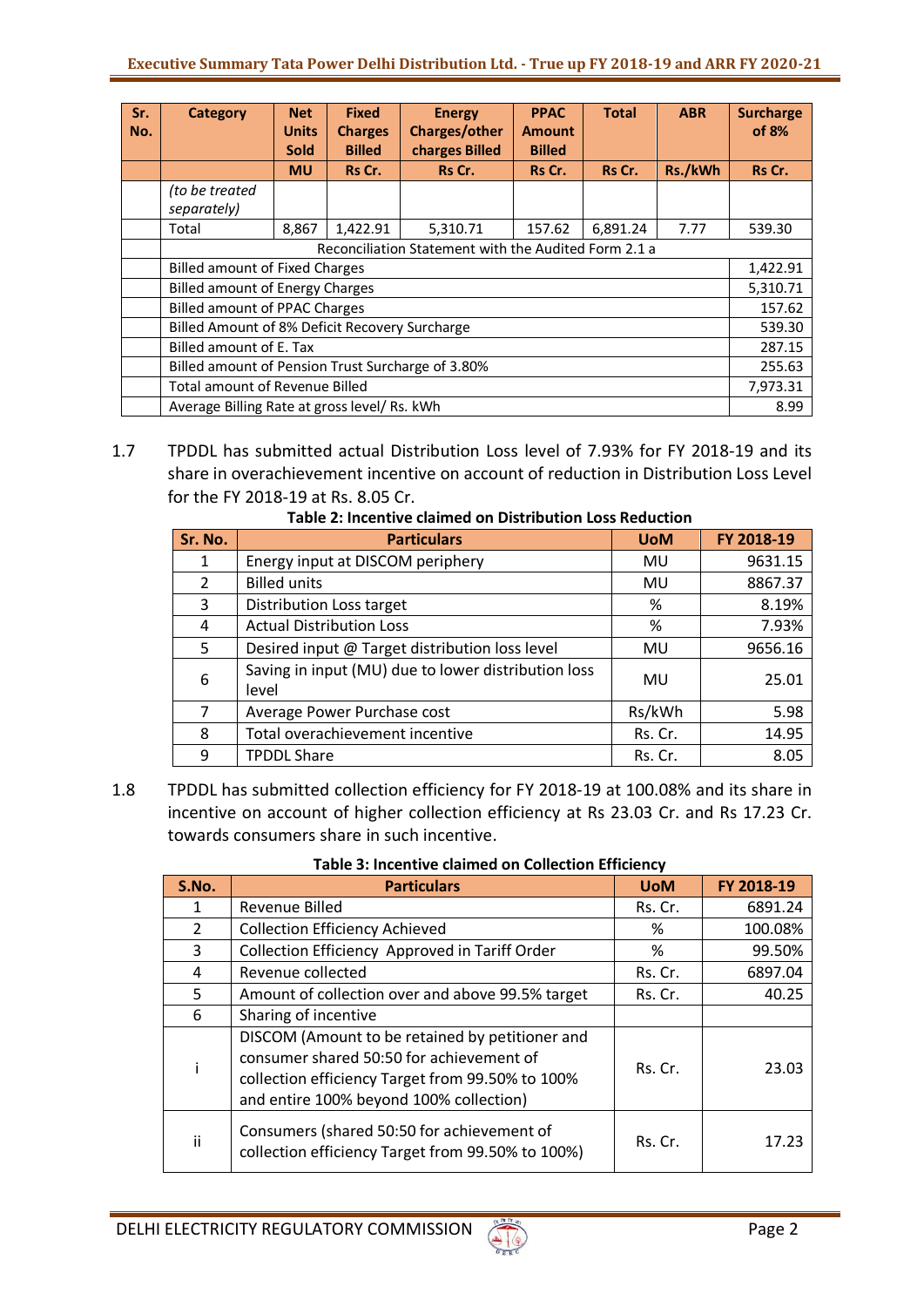1.9 The Power Purchase Quantum for true up for FY 2018-19 as submitted by TPDDL is tabulated as below:

| Sr. No.      | <b>Particulars</b>                          | <b>Actual Power Purchase</b> |
|--------------|---------------------------------------------|------------------------------|
| A            | Power Purchase:                             |                              |
|              | Power Purchase Quantum                      | 10,980.05                    |
| Ш            | Short Term Power Purchase quantum           | 1,094.74                     |
| Ш            | Short Term Sale of Power                    | (2086.36)                    |
|              | Sub-total Power Purchase                    | 9,988.42                     |
| R.           | <b>Transmission Loss:</b>                   |                              |
|              | <b>Inter-State Transmission Loss</b>        | (257.38)                     |
| $\mathbf{H}$ | <b>Intra-State Transmission Loss</b>        | (99.88)                      |
|              | <b>Sub-total Total Transmission Loss</b>    | (357.26)                     |
|              | Net Power Available after Transmission Loss | 9,631.15                     |

**Table 4: Power Purchase Quantum (MU) for FY 2018-19** 

### 1.10 The following table shows the RPO obligations as submitted by TPDDL for true up of FY 2018-19:

**Table 5: RPO obligations for FY 2018-19**

| <b>Particulars</b>                                                                             | RPO requirement for FY 2018-19 |                  |              |
|------------------------------------------------------------------------------------------------|--------------------------------|------------------|--------------|
|                                                                                                | <b>Solar</b>                   | <b>Non Solar</b> | <b>Total</b> |
| <b>Total Billed Sales</b>                                                                      |                                |                  | 8,867.37     |
| Less- units from Hydro                                                                         |                                |                  | 820.48       |
| Balance Billed sales to be met through RPO obligation                                          |                                |                  | 8,046.89     |
| RPO obligation (%)                                                                             | 4.75%                          | 9.50%            | 14.25%       |
| Total RPO to be met - MU                                                                       | 382                            | 764              | 1146         |
| RPO to be met through Tied up Quantum-MU                                                       | 79                             | 163              | 242          |
| Non Solar RPO met through tied up quantum (HPSEB)<br>– MU                                      |                                | 179              | 179          |
| Shortfall of RPO obligation - MU                                                               | 303                            | 422              | 725          |
| REC purchased - MU                                                                             | 53                             | 422              | 475          |
| Balance Solar REC yet to be purchased - MU                                                     | 250                            |                  | 250          |
| REC purchased - Rs Cr.                                                                         | 14.49                          | 73.54            | 88.03        |
| Provision created in FY 18-19 for purchase of RE<br>certificates - Rs Cr.                      |                                |                  | 134.00       |
| Differential amount to be adjusted in ARR of FY 2018-<br>19, and to be allowed on actual basis |                                |                  | 45.97        |

# 1.11 The following table shows the actual power purchase cost as submitted by TPDDL for FY true up for 2018-19:

| <b>Particulars</b>                                      | <b>MU</b> | (Rs. Cr.) | Rs/kWh |  |  |
|---------------------------------------------------------|-----------|-----------|--------|--|--|
| Power Purchase from CSGS                                | 9,050.56  | 3,948.53  | 4.36   |  |  |
| Short Term Power Purchase                               | 1,094.74  | 429.44    | 3.92   |  |  |
| Power Purchase - Delhi Gencos (including BTPS)          | 1718.01   | 997.11    | 5.80   |  |  |
| <b>RPO Obligations</b>                                  | 211.47    | 115.75    | 5.47   |  |  |
| Provision for purchase of REC certificate - towards RPO |           | 217.44    |        |  |  |
| <b>Gross Power Purchase Cost</b>                        | 12,074.79 | 5,708.26  | 4.73   |  |  |
| Add: Transmission Charges                               |           |           |        |  |  |

#### **Table 6: Power Purchase Cost for FY 2018-19**

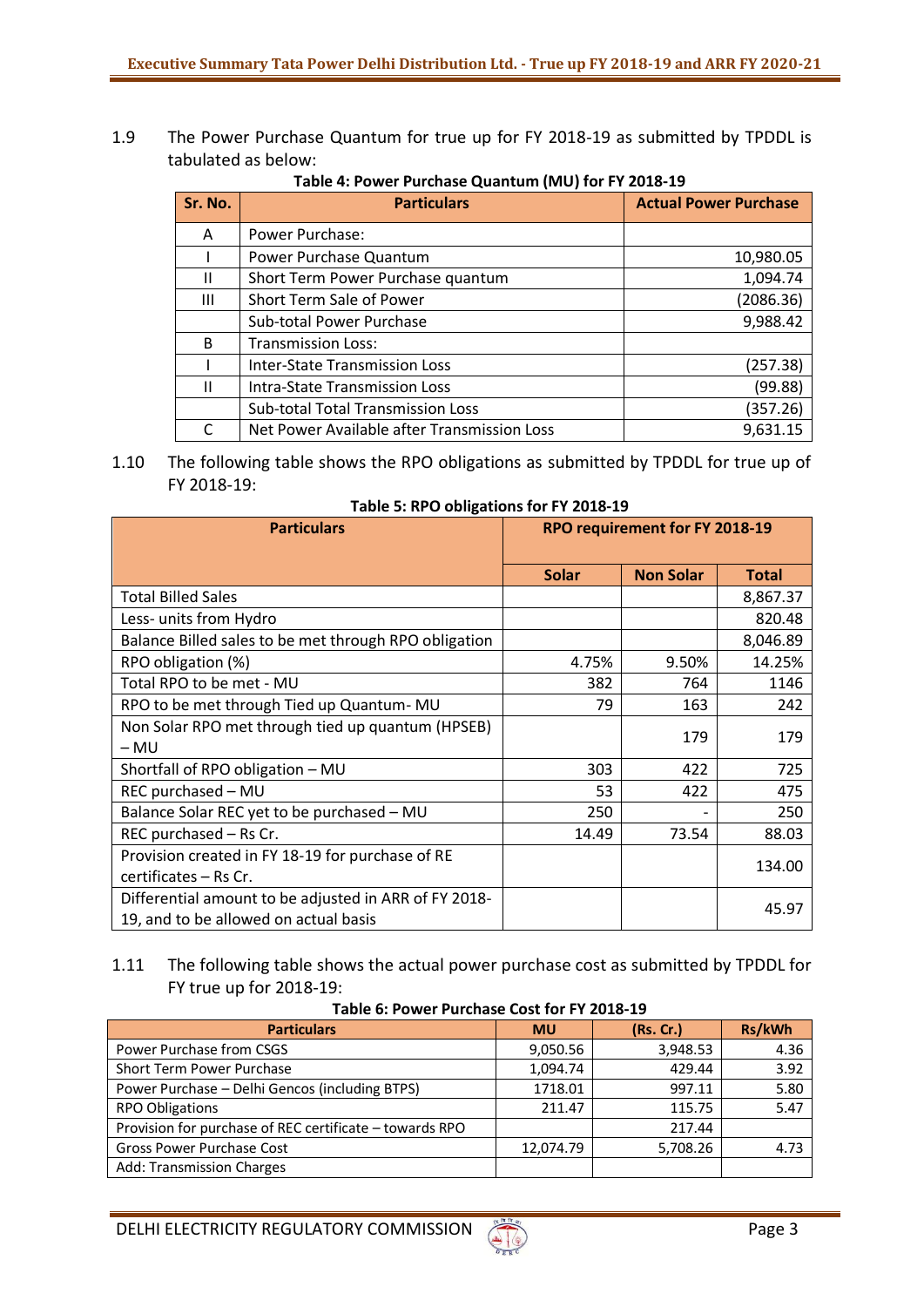| <b>Particulars</b>                                                             | <b>MU</b> | (Rs. Cr.) | Rs/kWh |
|--------------------------------------------------------------------------------|-----------|-----------|--------|
| <b>PGCIL charges</b>                                                           | 357.26    | 443.65    |        |
| DTL charges                                                                    |           | 392.27    |        |
| Other transmission charges                                                     |           | 139.59    |        |
| Less: Sale of Surplus Power                                                    | 2,086.36  | 773.61    | 3.71   |
| Power Purchase Cost (Audited)                                                  | 9,631.15  | 5,910.15  | 6.14   |
| Adjusted for below                                                             |           |           |        |
| Net Normative Rebate on power purchase                                         |           | (99.06)   |        |
| Normative Rebate on account of Transmission charges                            |           | (16.05)   |        |
| Rithala Impact                                                                 |           | 49.33     |        |
| REC purchased during CY but pertains to PY                                     |           | (81.18)   |        |
| Impact of Anta, Auriya & Dadri allowed in PY but account<br>for in books in CY |           | (27.04)   |        |
| Provisions created for RECs but RECs not yet purchased;                        |           | (45.97)   |        |
| Incentive on Sale of Surplus Power                                             |           | 63.50     |        |
| Normative additional units of power Banking @ 4/unit                           |           | 4.99      |        |
| Net Power Purchase Cost                                                        | 9,631.15  | 5,758.68  | 5.98   |

### 1.12 The O&M Expenses as submitted by TPDDL for FY 2018-19 with additional O&M Expenses on account of change in statutory levies & Taxes is tabulated as below: **Table 7: Normative O&M Expenses for FY 2018-19**

| Sr. | <b>Particulars</b> | <b>Unit</b>     | 2018-19 | <b>Capacity</b> | <b>Capacity</b> | <b>Amount</b> |
|-----|--------------------|-----------------|---------|-----------------|-----------------|---------------|
| No. |                    |                 |         |                 | as on           | (Rs. Cr.)     |
|     |                    |                 |         |                 | 31.03.2019      |               |
| Α.  | 66 kV Line         | Rs. Lakh/ckt.km | 3.482   | Ckt.km          | 1,053.47        | 36.68         |
| В.  | 33 kV Line         | Rs. Lakh/ckt.km | 3.482   | Ckt.km          |                 |               |
| C.  | 11 kV Line         | Rs. Lakh/ckt.km | 0.910   | Ckt.km          | 6,609.57        | 60.15         |
| D.  | LT Line System     | Rs. Lakh/ckt.km | 6.730   | Ckt.km          | 7,020.25        | 472.46        |
| Е.  | 66/11 kV Grid S/s  | Rs. Lakh/MVA    | 0.979   | <b>MVA</b>      | 4,682.00        | 45.84         |
| F.  | 33/11 kV Gris S/s  | Rs. Lakh/MVA    | 0.979   | <b>MVA</b>      |                 |               |
| G.  | 11/0.415 kV DT     | Rs. Lakh/MVA    | 1.400   | <b>MVA</b>      | 5,944.18        | 83.22         |
| Η.  | Total              |                 |         |                 |                 | 698.35        |

### **Table 8: Summary of Additional O&M Expenses on account of statutory levies & Taxes**

| Sr. No. | <b>Particulars</b>                                   | Amount (Rs. Cr.) |
|---------|------------------------------------------------------|------------------|
| A       | Licensee fees                                        | 0.17             |
| B       | Land Licensee fees                                   | 11.01            |
| C       | Interim Relief 7 <sup>th</sup> Pay Commission - FRSR | 43.92            |
| D       | Impact of GST                                        | 14.36            |
| E       | <b>Impact of Minimum wages</b>                       | 20.33            |
| F       | <b>Financing Charges</b>                             | 0.16             |
| G       | <b>Property Tax</b>                                  | 1.99             |
| н       | <b>SMS Charges</b>                                   | 1.12             |
|         | <b>DSM Expenses</b>                                  | 0.41             |
|         | <b>PRI Lines</b>                                     | 1.47             |
| К       | <b>Water Charges</b>                                 | 2.53             |
|         | Legal Expenses                                       | 17.75            |
| Total   |                                                      | 115.22           |

1.13 The total Non-Tariff Income (including Income from Non Energy Business) offered by TPDDL for Truing Up for FY 2018-19 as follows: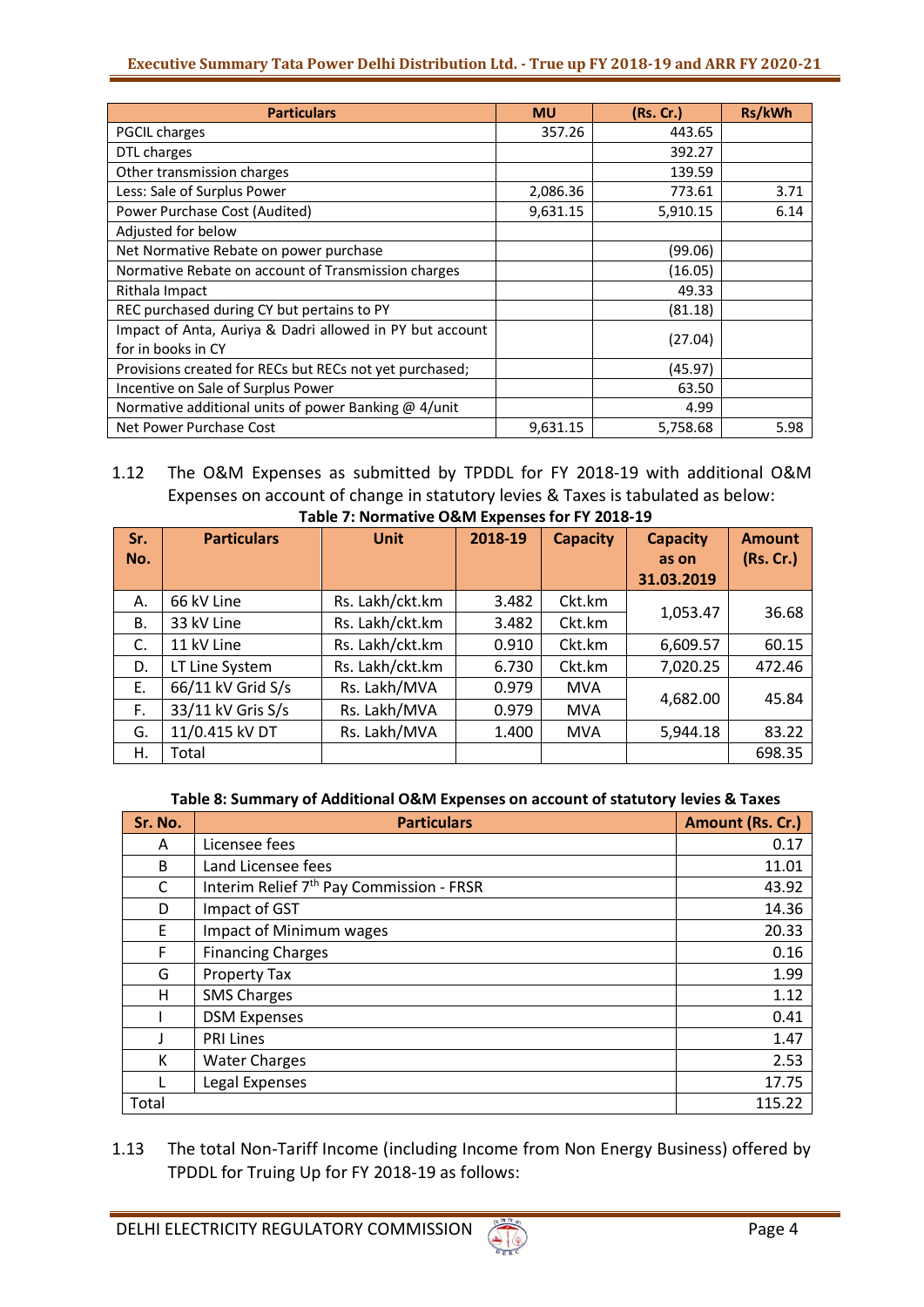| Sr. No. | <b>Particulars</b>           | <b>Amount</b> |
|---------|------------------------------|---------------|
| А       | Non-Tariff Income            | 66.65         |
| В       | Income from other Business   | 14.06         |
|         | Interest on Security Deposit | (4.76)        |
|         | Income from Open Access      | 9.90          |
|         | Total                        | 85.85         |

**Table 9: Non-Tariff Income for FY 2018-19 (Rs Cr.)**

1.14 The Gross Fixed Assets for the purpose of computation of RRB for FY 2018-19 is tabulated as below:

| Sr. No. | <b>Particulars</b>                                                               | <b>Amount</b> |  |  |  |
|---------|----------------------------------------------------------------------------------|---------------|--|--|--|
| A       | Revised Provisional opening balance of Gross Fixed Assets (net<br>of Retirement) | 5,074.48      |  |  |  |
| B       | Add- Capitalization during the year                                              | 569.53        |  |  |  |
| C       | Less-Retirement/De-capitalization for the year                                   | 78.99         |  |  |  |
| D       | Closing balance of Gross Fixed Assets<br>(net of Retirement)                     | 5,565.02      |  |  |  |
| E       | Average balance of Gross Fixed Assets                                            | 5,319.75      |  |  |  |

**Table 10: Detail of Actual Capitalization (Rs Cr.)**

1.15 The Depreciation on Average Assets (Net of consumer contribution/grants) for FY 2018-19 is tabulated as below:

**Table 11: Depreciation on Net Fixed Assets (Rs. Cr.)**

| Sr. No. | <b>Particulars</b>                          | <b>Amount</b> |
|---------|---------------------------------------------|---------------|
| A       | Average Assets                              | 4.476.37      |
| B       | <b>Average Depreciation Rate</b>            | 4.98%         |
|         | Depreciation (Net of Consumer Contribution) | 222.78        |

1.16 The Computation of Regulated Rate Base submitted by TPDDL for true up of FY 2018- 19 is tabulated as below:

#### **Table 12: Computation of Regulated Rate Base (Rs. Cr.)**

| Sr. No. | <b>Particulars</b>                                   | <b>Amount</b> |
|---------|------------------------------------------------------|---------------|
| A       | Opening Balance of OCFA                              | 5,074.48      |
| B       | Opening Balance of Working Capital                   | 629.40        |
| C       | Opening Balance of Accumulated Depreciation          | 1,654.64      |
| D       | Opening balance of Accumulated Consumer Contribution | 818.26        |
| E       | Provisionally trued up opening RRB                   | 3,230.98      |
|         | RRB - for the year                                   |               |
| F       | Net Capitalization during the year                   | 490.54        |
| G       | Net Depreciation for the year                        | 181.12        |
| н       | Consumer Contribution, Grants, etc. for the year     | 50.25         |
|         | Change in Working Capital                            | 150.06        |
|         | RRB - Closing for the year                           | 3,640.22      |
| к       | ∆AB (Change in Regulated Base)                       | 279.65        |
|         | Average RRB for the purpose of ROCE                  | 3,510.63      |

1.17 The Computation of Working Capital for FY 2018-19 submitted by TPDDL is tabulated as below: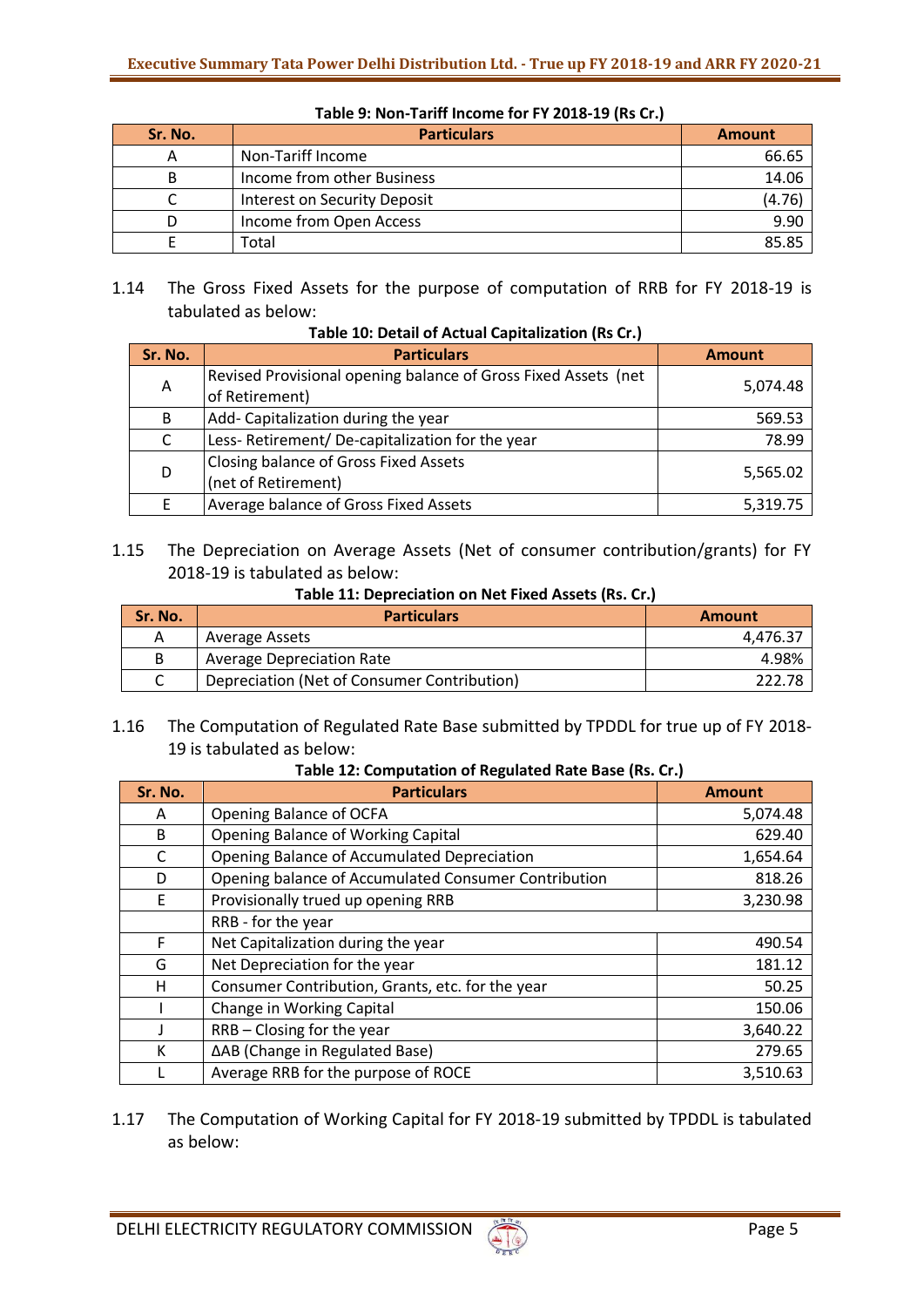| Sr. No. | <b>Particulars</b>                       | <b>Amount</b> |
|---------|------------------------------------------|---------------|
| A       | ARR for Distribution business as a whole | 7,556.11      |
| B       | ARR equivalent to 2 months               | 1,259.35      |
| C       | Power Purchase expenses                  | 5,758.68      |
| D       | Less: 1/12th of power purchase expenses  | 479.89        |
| F       | Total working capital for the year       | 779.46        |
|         | Less-Opening Working Capital             | 629.40        |
| G       | Change in Working Capital for the year   | 150.06        |

## **Table 13: Computation of working capital (Rs. Cr.)**

1.18 For the purpose of computation of ROCE, TPDDL has submitted WACC for FY 2018-19 as below:

# **Table 14: Computation of WACC and Return on Capital Employed (ROCE) (Rs. Cr.)**

| Sr. No.      | <b>Particulars</b>                      | <b>Amount</b> |
|--------------|-----------------------------------------|---------------|
| A            | RRB (i)                                 | 3,510.63      |
| B            | Average Equity deployed in the business | 1,266.39      |
| $\mathsf{C}$ | Average Debt - Capex Loan               | 1,464.78      |
| D            | Average Debt - working capital          | 779.46        |
| E            | Rate of return on equity (re)           | 16%           |
| F            | Normal Income Tax Rate                  | 23.04%        |
| G            | Grossed up Return on Equity             | 20.79%        |
| H            | Rate of interest on debt (rd)           | 8.34%         |
|              | <b>WACC</b>                             | 12.83%        |
|              | <b>RoCE</b>                             | 450.53        |

## 1.19 The Aggregate Revenue Requirement for FY 2018-19 as submitted by TPDDL is as below:

**Table 15: Summary of Aggregate Revenue Requirement (Rs. Cr.)**

| Sr. No. | <b>Particulars</b>                               | <b>Amount</b> |
|---------|--------------------------------------------------|---------------|
| A       | Power Purchase cost (incl. Transmission charges) | 5,758.68      |
| B       | <b>O&amp;M Expenses</b>                          | 698.35        |
| C       | Other expenses/Statutory levies                  | 115.22        |
| D       | Depreciation                                     | 222.78        |
| F       | Loss on Retirement                               | 27.90         |
| F       | Return on Capital Employed (RoCE)                | 450.53        |
| G       | <b>Carrying Cost</b>                             | 368.50        |
| н       | <b>Interest on Consumer Security Deposit</b>     | 4.76          |
|         | Less: Non-tariff income                          | 66.65         |
| J       | Less-Income from Non Energy Business             | 14.06         |
| K       | Less- Income from Open Access                    | 9.90          |
|         | Aggregate Revenue Requirement                    | 7,556.11      |

# 1.20 The Revenue Surplus/ (Gap) for FY 2018-19 is tabulated as follows:

**Table 16: Computation of Revenue surplus/ (Gap) for FY 2018-19 (Rs. Cr.)**

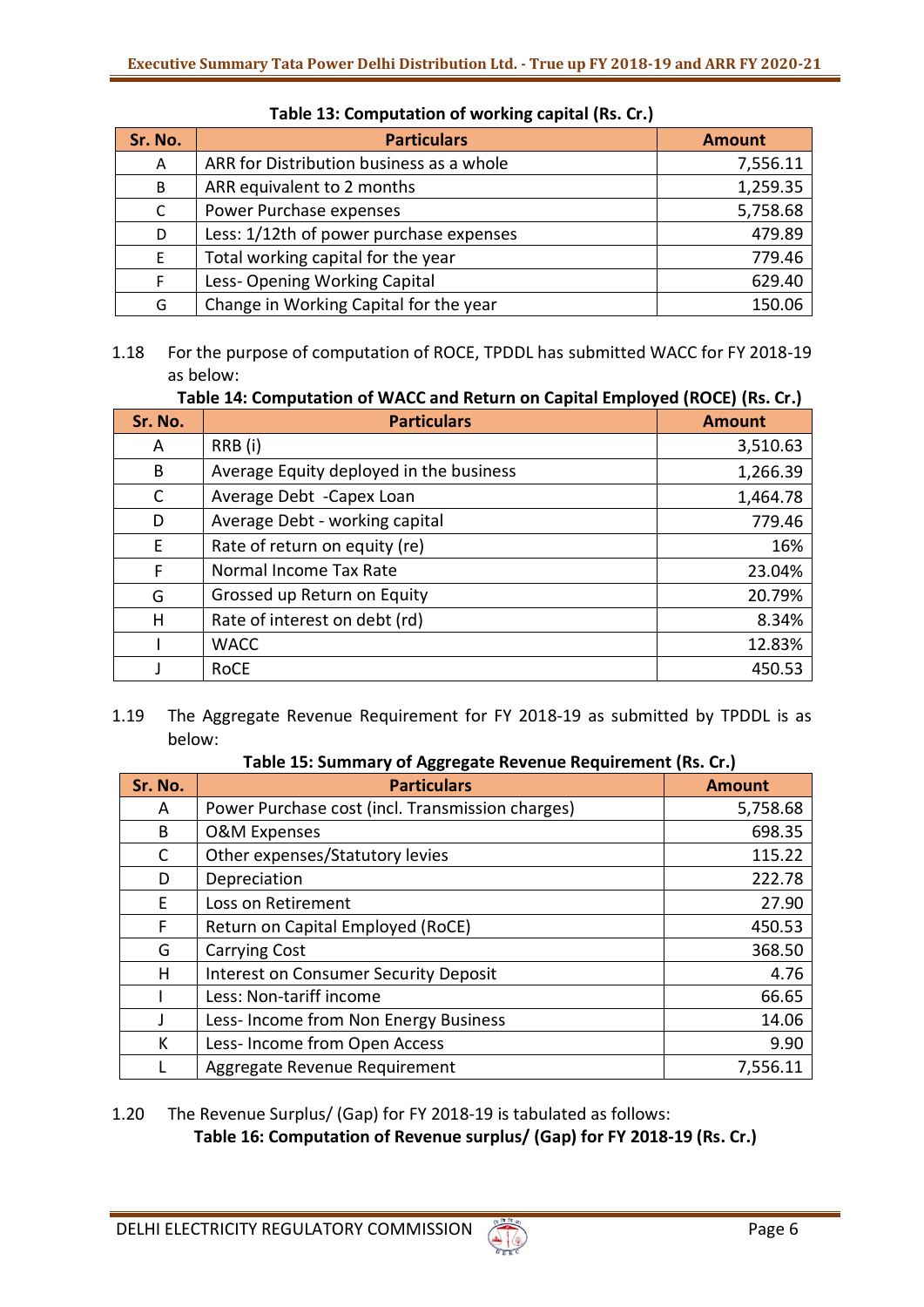| Sr. No. | <b>Particular</b>                                    | Amount   |
|---------|------------------------------------------------------|----------|
| А       | Revenue Available towards ARR net of Incentives      | 6,824.68 |
| B       | Aggregate Revenue Requirement (net of carrying cost) | 7,187.61 |
|         | Revenue Surplus/(Gap)                                | (362.93) |

## **Table 17: Computation of closing Revenue Gap for FY 2018-19 (Rs. Cr.)**

| Sr. No. | <b>Particulars</b>                                     | <b>Amount</b> |
|---------|--------------------------------------------------------|---------------|
| A       | Opening Provisional trued up Revenue Gap               | (2, 254.50)   |
| B       | Additional Impact of Various Appeals and Rithala Order | (1, 180.48)   |
| C       | Revised Opening Revenue Gap                            | (3,434.98)    |
| D       | Add: Revenue Gap sought for the year                   | (362.93)      |
| E       | Add: Rithala impact                                    | (29.72)       |
| F       | Carrying Cost Rate                                     | 10.15%        |
| G       | Add: Carrying Cost                                     | (368.50)      |
| н       | Less-Realization from 8% Deficit recovery surcharge    | 540.29        |
|         | <b>Closing Revenue Gap</b>                             | (3,655.84)    |

# **C. ARR FOR FY 2020-21**

1.21 TPDDL has submitted its Estimated Sales and Revenue for FY 2020-21 as below:

| <b>Category</b>             | <b>Sales</b> | <b>Fixed</b><br><b>Charges</b> | <b>Energy</b><br><b>Charges</b> | <b>Total Revenue</b><br>including<br><b>Other Charges</b> | <b>ABR</b> |  |  |
|-----------------------------|--------------|--------------------------------|---------------------------------|-----------------------------------------------------------|------------|--|--|
|                             | <b>MU</b>    | (Rs. Cr.)                      | (Rs.Cr.)                        | (Rs. Cr.)                                                 | Rs./kWh    |  |  |
| <b>Domestic</b>             | 4405.58      | 200.90                         | 1669.74                         | 1870.65                                                   | 4.25       |  |  |
| <b>Non Domestic</b>         | 1542.96      | 404.04                         | 1300.49                         | 1729.16                                                   | 11.21      |  |  |
| Industrial                  | 2632.66      | 436.59                         | 2091.51                         | 2565.21                                                   | 9.74       |  |  |
| Agriculture                 | 20.65        | 4.64                           | 3.10                            | 7.74                                                      | 3.75       |  |  |
| <b>Mushroom Cultivation</b> | 0.15         | 0.02                           | 0.10                            | 0.12                                                      | 8.00       |  |  |
| <b>Public Utilities</b>     | 496.01       | 49.12                          | 333.76                          | 383.85                                                    | 7.74       |  |  |
| Adv. & Hoardings            | 0.41         | 0.16                           | 0.34                            | 0.50                                                      | 12.20      |  |  |
| E Vehicle                   | 35.26        | 0                              | 6.42                            | 6.45                                                      | 1.83       |  |  |
| <b>Others</b>               | 112.16       | 7.46                           | 60.03                           | 67.54                                                     | 6.02       |  |  |
| Total                       | 9245.84      | 1102.93                        | 5465.50                         | 6631.23                                                   | 7.17       |  |  |
| 8% Deficit Revenue          |              |                                |                                 | 530.50                                                    |            |  |  |
| Surcharge                   |              |                                |                                 |                                                           |            |  |  |

**Table 18: Estimated Sales and Revenue for FY 2020-21**

1.22 TPDDL has submitted its Estimated Energy Requirements for FY 2020-21 as below: **Table 19: Estimated Energy Requirements for FY 2020-21**

| Sr. No. | <b>Particulars</b>                | <b>UoM</b> | <b>Amount</b> |
|---------|-----------------------------------|------------|---------------|
| А       | <b>Expected Sales</b>             | MU         | 9,245.84      |
| B       | <b>Distribution Loss</b>          | %          | 7.90%         |
|         | Energy Input (at TPDDL periphery) | MU         | 10,038.91     |
|         | <b>Distribution Loss</b>          | MU         | 793.07        |

1.23 Based on the above estimation of energy requirement, Power Purchase Cost for FY 2020-21 is estimated as below: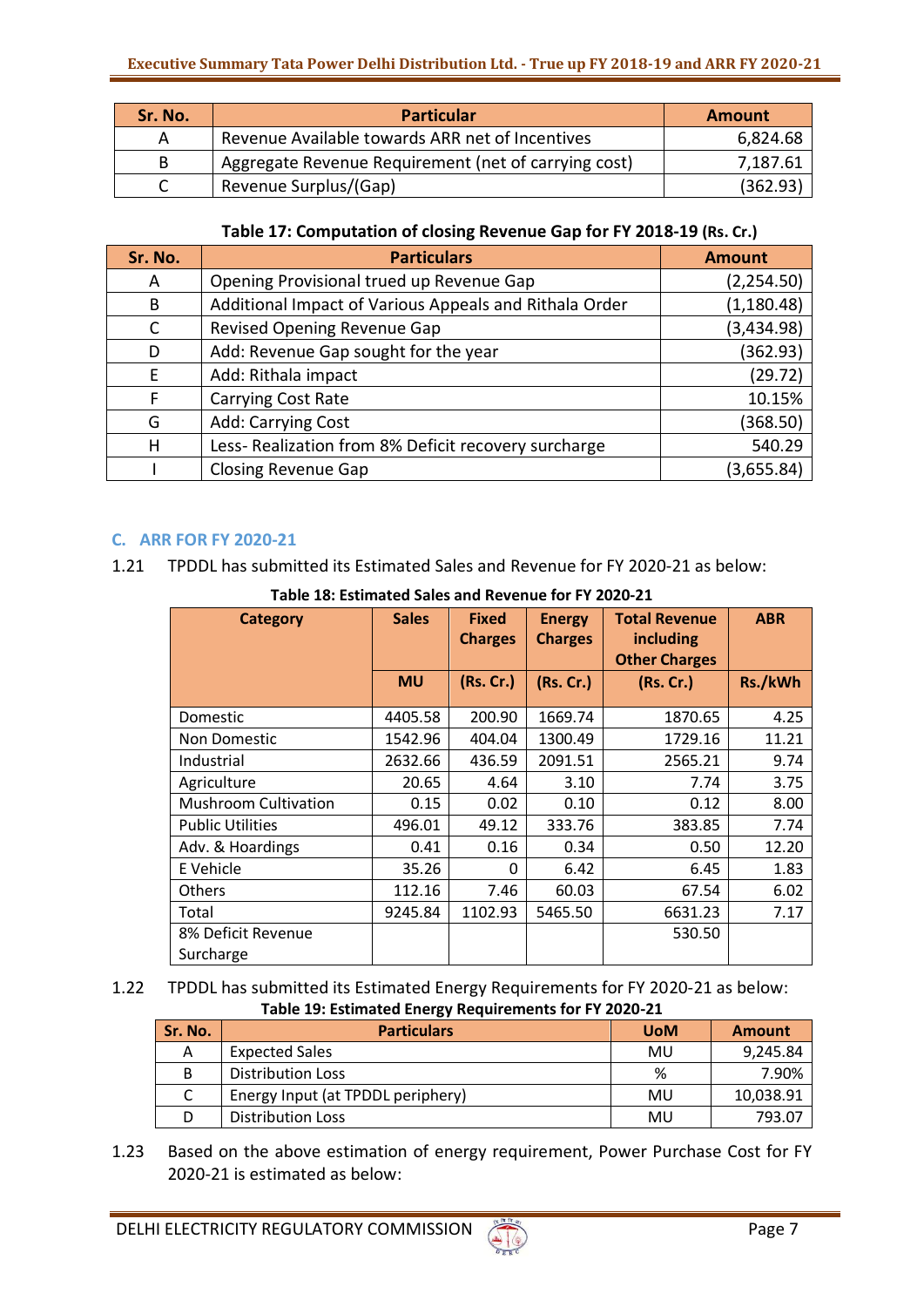| Sr.          | <b>Particulars</b>                                                  | FY 2020-21              |                            |                   |
|--------------|---------------------------------------------------------------------|-------------------------|----------------------------|-------------------|
| No.          |                                                                     | <b>Quantity</b><br>(MU) | <b>Amount</b><br>(Rs. Cr.) | Rate<br>(Rs./kWh) |
| A            | Power from CSGS                                                     | 9,553.31                | 4,301.05                   | 4.50              |
| B            | Power from SGS                                                      | 1,314.03                | 875.96                     | 6.67              |
| $\mathsf{C}$ | <b>Short Term Power Purchase</b>                                    | 145.00                  | 48.37                      | 3.34              |
| D            | RPO obligation to be met through<br>purchase from Renewable Sources | 876.25                  | 355.84                     | 4.06              |
| E            | RPO Obligation to be met through<br>purchase of REC                 |                         | 177.95                     |                   |
| F            | <b>FGD</b>                                                          |                         | 164.45                     |                   |
| G            | <b>Total Purchase</b>                                               | 11,888.59               | 5,923.62                   | 4.98              |
| H            | Transmission losses (Intra-state & Inter-<br>state)                 | (368.54)                |                            |                   |
|              | <b>Transmission Charges</b>                                         |                         | 973.75                     |                   |
| J            | Total Purchase incl. Transmission charges                           | 11,520.05               | 6,897.37                   | 5.99              |
| К            | Less: Short Term surplus power sale                                 | (1481.13)               | (441.18)                   | 2.98              |
| L            | Less: Normative Rebate                                              |                         | (94.58)                    |                   |
| M            | Net Power Purchase Cost                                             | 10,038.91               | 6,361.61                   | 6.34              |

**Table 20: Energy Balance Summary and Power Purchase Cost for FY 2020-21**

1.24 TPDDL has sought O&M expenses along with additional Expenses as shown below:

## **Table 21: Projected Normative O&M Expenses for FY 2020-21 (Rs. Cr.)**

| <b>Particulars</b>                      | <b>Average</b><br><b>Capacity</b> | <b>O&amp;M Expenses Per Unit</b> |       | <b>O&amp;M</b><br><b>Expenses</b> |
|-----------------------------------------|-----------------------------------|----------------------------------|-------|-----------------------------------|
| 66 kV Line (kms)                        |                                   |                                  |       |                                   |
| 33 kV Line (kms)                        | 1091.08                           | Rs. Lakh/Ckt. Km                 | 3.079 | 33.59                             |
| 11 kV Line (kms)                        | 6910.36                           | Rs. Lakh/Ckt. Km                 | 0.935 | 64.61                             |
| LT Lines system (kms.)                  | 7340.86                           | Rs. Lakh/Ckt. Km                 | 7.338 | 538.67                            |
| 66/11 kV Grid sub-station (MVA)         | 4922.96                           | Rs. Lakh/MVA                     | 0.954 | 46.97                             |
| 33/11 kV Grid sub-station (MVA)         |                                   |                                  |       |                                   |
| 11/0.4 kV DT (MVA)                      | 6170.00                           | Rs. Lakh/MVA                     | 1.489 | 91.87                             |
| <b>Total Normative O&amp;M Expenses</b> |                                   |                                  |       | 775.71                            |
| Legal Expenses                          |                                   |                                  |       | 15.00                             |
| <b>Total O&amp;M Expenses</b>           |                                   |                                  |       | 790.71                            |

# 1.25 TPDDL has submitted capitalization for FY 2020-21 as below:

# **Table 22: Capitalization for FY 2020-21 (Rs. Cr.)**

| <b>Particulars</b>                          | <b>Amount</b> |
|---------------------------------------------|---------------|
| Capitalization without deposit work         | 36:           |
| <b>Smart Meter</b>                          |               |
| Deposit Work                                | 50            |
| Total Capitalization including deposit work |               |

## 1.26 TPDDL has submitted its Computation of Change in Working Capital for FY 2020-21 as below:

### **Table 23: Computation of Change in Working Capital (Rs. Cr.)**

| Sr. No. | <b>Particulars</b>          |          | Amount |
|---------|-----------------------------|----------|--------|
|         | Annual revenues requirement | 8.510.37 |        |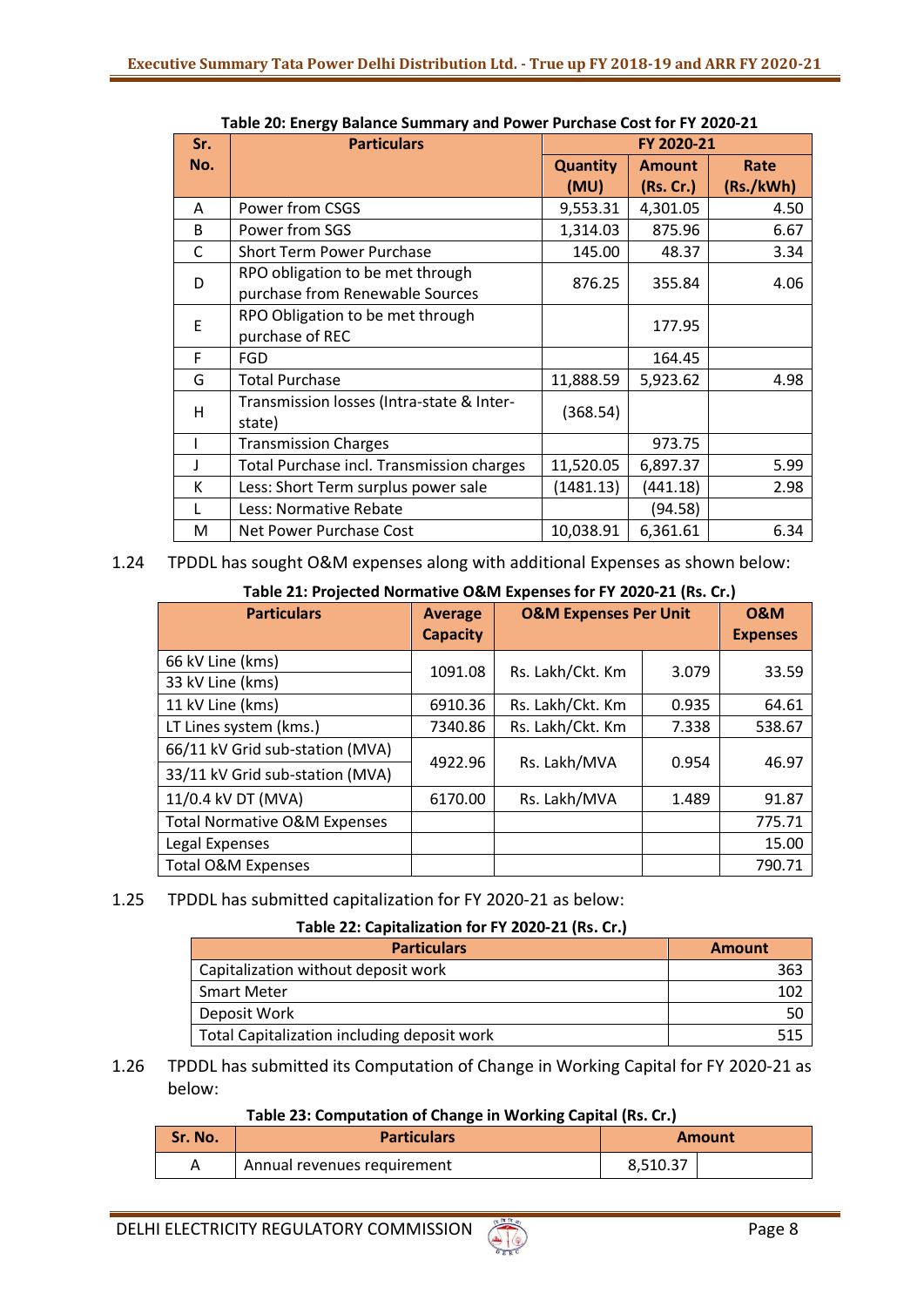| Sr. No. | <b>Particulars</b>                     | <b>Amount</b> |          |
|---------|----------------------------------------|---------------|----------|
| B       | Receivables equivalent to 2 months ARR |               | 1,418.39 |
| C       | Power Purchase expenses                | 6,361.61      |          |
| D       | Add: 1/12th of power purchase expenses |               | 530.13   |
| E       | Total working capital                  |               | 888.26   |
| F       | Opening working capital                |               | 831.46   |
| G       | Change in working capital              |               | 56.80    |

1.27 TPDDL has submitted its Computation of Return on Capital Employed for FY 2020-21 as below:

| Table 24: Computation of Return on Capital Employed (Rs. Cr.) |  |  |  |
|---------------------------------------------------------------|--|--|--|
|---------------------------------------------------------------|--|--|--|

| Sr.<br>No. | <b>Particulars</b>                                   | <b>Amount</b> |
|------------|------------------------------------------------------|---------------|
| A          | Opening Balance of OCFA                              | 6,045.02      |
| B          | Opening Balance of Accumulated Depreciation          | 2,073.76      |
| C          | Opening Balance of Accumulated Consumer Contribution | 918.51        |
| D          | Opening balance of working capital                   | 831.46        |
| E          | RRB-Opening                                          | 3,884.22      |
| F          | Capitalization during the year                       | 515.00        |
| G          | Depreciation for the year (Including AAD)            | 266.88        |
| н          | <b>Consumer Contribution, Grants</b>                 | 50.00         |
|            | Change in Working Capital                            | 56.80         |
|            | ∆AB (Change in Regulated Base)                       | 155.86        |
| К          | RRB-Closing                                          | 4,025.54      |
|            | RRB (i)                                              | 4,040.08      |
| М          | <b>WACC</b>                                          | 14.67%        |
| N          | Return on Capital Employed                           | 592.67        |

### 1.28 The Non-Tariff Income estimated by TPDDL for FY 2020-21 is tabulated below: **Table 25: Non-Tariff Income (Rs. Cr.)**

| Sr. No. | <b>Particulars</b> | <b>Amount</b> |
|---------|--------------------|---------------|
|         | Non-Tariff Income  | ог ог         |

### 1.29 The summary of ARR requirement for FY 2020-21 as submitted by TPDDL is as below: **Table 26: Summary of Aggregate Revenue Requirement (Rs. Cr.)**

| Sr. No. | <b>Particular</b>                                                | <b>Amount</b> |
|---------|------------------------------------------------------------------|---------------|
| A       | Cost of Power Purchase                                           | 6,361.61      |
| B       | O&M Expenses including Legal Expenses                            | 790.71        |
| C       | Depreciation                                                     | 266.88        |
| D       | Return on Capital Employed                                       | 592.67        |
| F       | <b>Carrying Cost</b>                                             | 584.35        |
| F       | Less: Non-Tariff Income/Interest on consumer<br>security deposit | 85.85         |
| н       | Annual Revenue Requirement                                       | 8,510.37      |